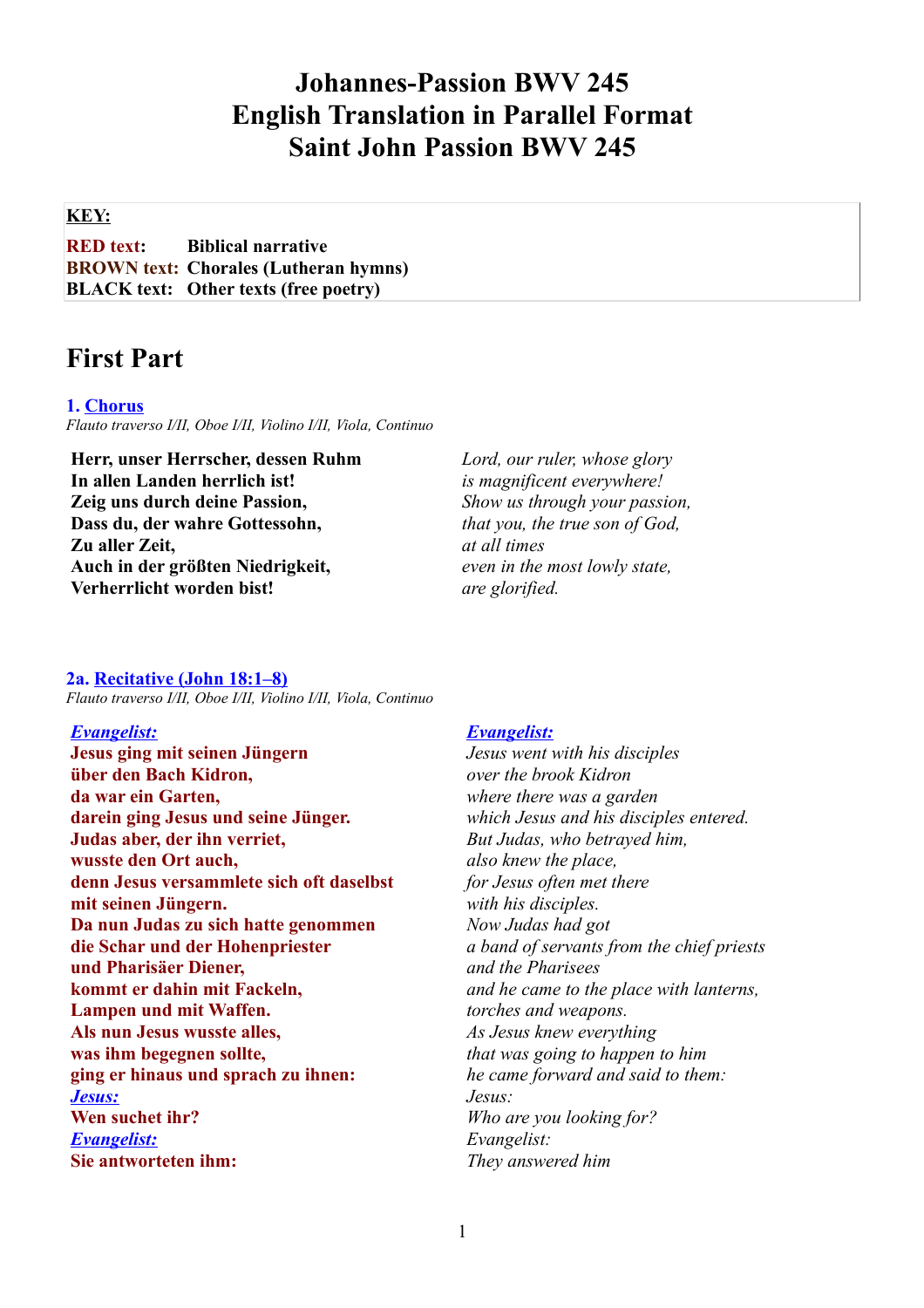*2b. Chorus Oboe I/II, Violino I/II, Viola, Continuo* **Jesum von Nazareth.**

#### *2c. Recitative*

*Continuo Evangelist:* **Jesus spricht zu ihnen:**  *Jesus :* **Ich bin's.** *Evangelist:* **Judas aber, der ihn verriet, stund auch bei ihnen. Als nun Jesus zu ihnen sprach: Ich bin's, wichen sie zurücke und fielen zu Boden. Da fragete er sie abermal:**  *Jesus : Wen suchet ihr? Evangelist: Sie aber sprachen:*

*2d. Chorus Oboe I/II, Violino I/II, Viola, Continuo Jesum von Nazareth.*

*2e. Recitative Continuo Evangelist: Jesus antwortete:* Jesus: *Ich hab's euch gesagt, dass ich's sei, suchet ihr denn mich, so lasset diese gehen!* *Jesus of Nazareth.*

*Evangelist: Jesus said to them Jesus : I am he. Evangelist: But Judas, who betrayed him, was standing with them. When Jesus said to them, "I am he", they moved back and fell to the ground. He asked them a second time: Jesus : Who are you looking for? Evangelist: And they said:*

*Jesus of Nazareth.*

#### *Evangelist:*

*Jesus replied: Jesus: I have told you that I am he. If you are looking for me, then let these go!*

#### **3. Chorale**

*Johann Heermann, verse 7 of "Herzliebster Jesus, was hast du verbrochen" Flauto traverso I/II e Oboe I e Violino I col Soprano, Oboe II e Violino II coll'Alto, Viola col Tenore, Continuo*

**O große Lieb, O Lieb ohn alle Maße, Die dich gebracht auf diese Marterstraße Ich lebte mit der Welt in Lust und Freuden, Und du musst leiden.**

*O great love, O love without any limits, that has brought you along this martyr's way I live with the world in pleasure and delight, and you must suffer.*

# **4. Recitative (John 18:9–11)**

*Continuo*

# *Evangelist:*

**Auf dass das Wort erfüllet würde, welches er sagte: Ich habe der keine verloren,** 

#### *Evangelist:*

*In this way the word was fulfilled which said: I have lost none of those*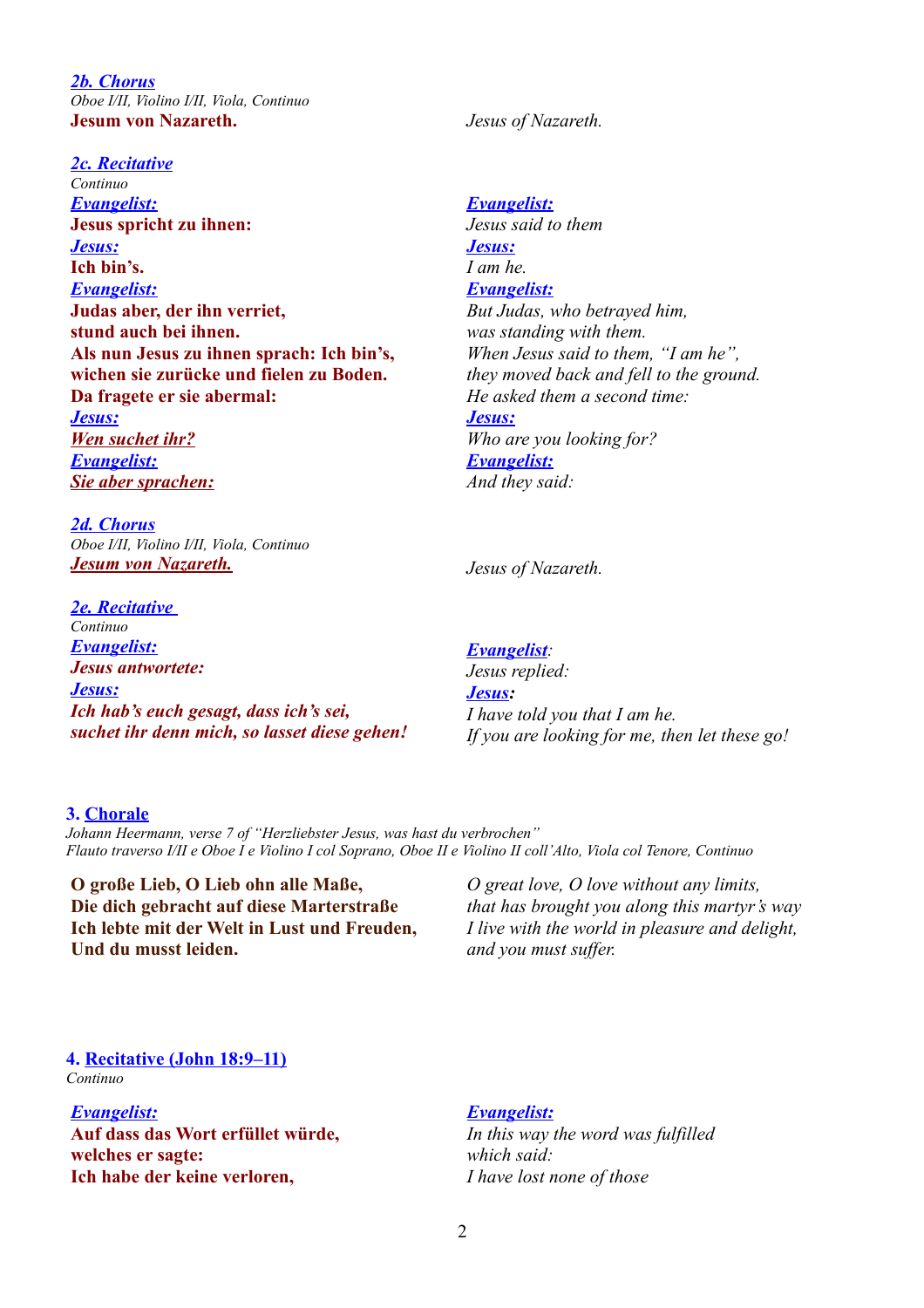**die du mir gegeben hast. Da hatte Simon Petrus ein Schwert und zog es aus und schlug nach des Hohenpriesters Knecht und hieb ihm sein recht Ohr ab; und der Knecht hieß Malchus. Da sprach Jesus zu Petro:** *Jesus:* **Stecke dein Schwert in die Scheide! Soll ich den Kelch nicht trinken, den mir mein Vater gegeben hat?** 

*which you gave to me. Then Simon Peter had a sword and he drew it out and struck the chief priest's servant and cut off his right ear; and the servant was called Malchus. Then Jesus said to Peter Jesus : Put up your sword in its scabbard! Shall I not drink the cup which my father has given me?* 

# **5. Chorale**

*Martin Luther, verse 4 of "Vater unser im Himmelreich" Flauto traverso I/II e Oboe I/II e Violino I col Soprano, Violino II coll'Alto, Viola col Tenore, Continuo*

**Dein Will gescheh, Herr Gott, zugleich Auf Erden wie im Himmelreich. Gib uns Geduld in Leidenszeit, Gehorsam sein in Lieb und Leid; Wehr und steur allem Fleisch und Blut, Das wider deinen Willen tut!**

*May your will be done, Lord God, both on earth as in heaven. grant us patience in time of sorrow, obedience in love and sorrow, restrain and guide our flesh and blood that acts against your will!*

#### **6. Recitative (John 18:12–14)**

*Continuo*

#### *Evangelist* **:**

**Die Schar aber und der Oberhauptmann und die Diener der Jüden nahmen Jesum und bunden ihn und führeten ihn aufs erste zu Hannas, der war Kaiphas Schwäher, welcher des Jahres Hoherpriester war. Es war aber Kaiphas, der den Jüden riet, es wäre gut, dass ein Mensch würde umbracht für das Volk**.

## **7. Aria Alto**

*Oboe I/II, Continuo*

**Von den Stricken meiner Sünden Mich zu entbinden, Wird mein Heil gebunden. Mich von allen Lasterbeulen Völlig zu heilen, Läßt er sich verwunden.**

# *Evangelist :*

*But the soldiers and their commander and the servants of the Jews arrested Jesus and bound him and led him first to Annas who was the father-in-law of Caiphas* — *this man was the chief priest that year. It was Caiphas who advised the Jews that it was expedient that one man should die for the people.* 

*From the bonds of my sins to set me free my saviour is bound. From all infections of vice to heal me completely he gives himself to be wounded.*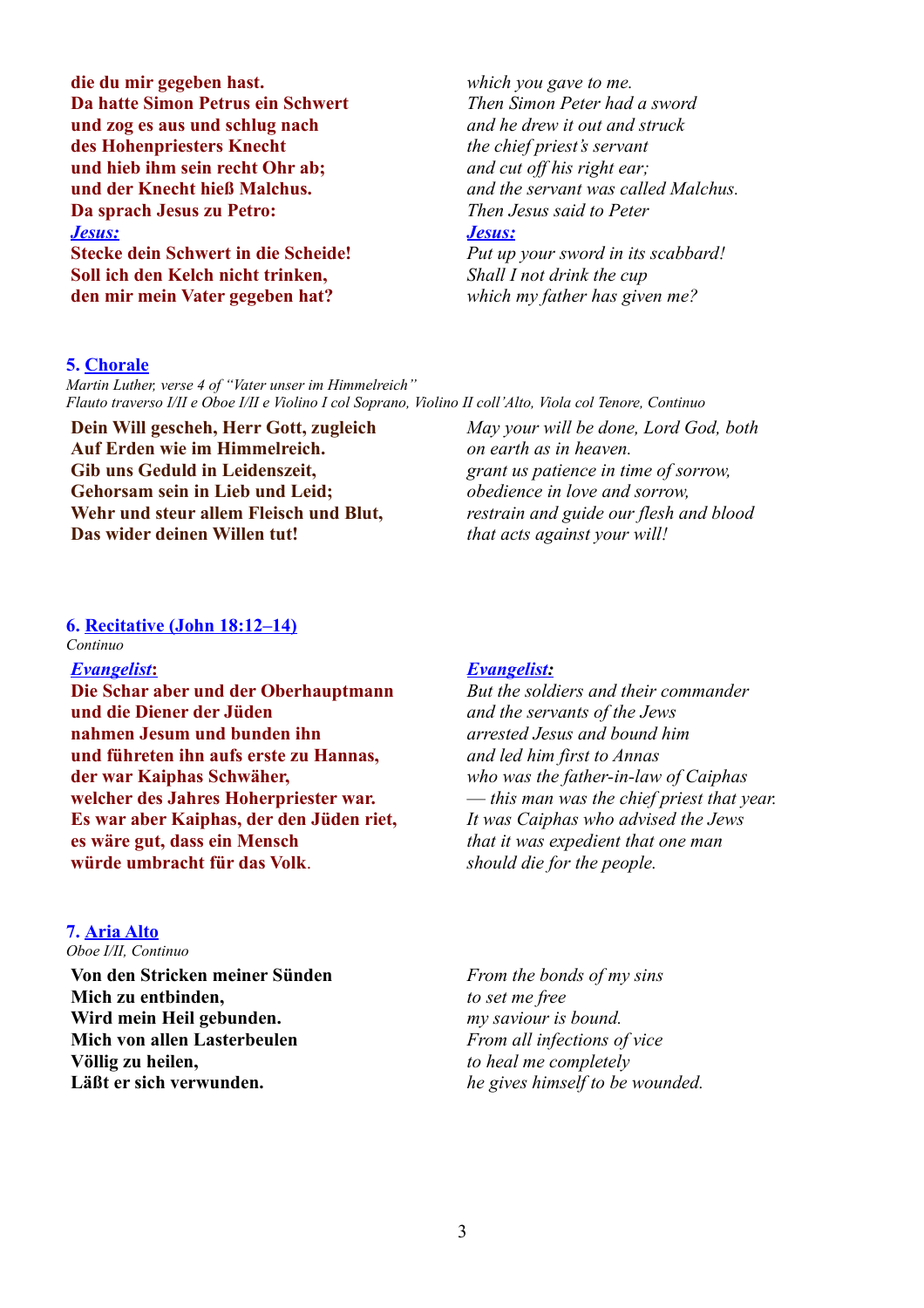## **8. Recitative (John 18:15a)**

*Continuo*

*Evangelist:*

**Simon Petrus aber folgete Jesu nach und ein ander Jünger.**

#### *Evangelist:*

*But Simon Peter and another disciple followed Jesus.*

# **9. Aria Soprano**

*Flauto traverso I/II, Continuo*

**Ich folge dir gleichfalls mit freudigen Schritten Und lasse dich nicht, Mein Leben, mein Licht. Befördre den Lauf Und höre nicht auf, Selbst an mir zu ziehen, zu schieben, zu bitten.** *I follow you likewise with joyful steps and do not leave you my life, my light. Bring me on my way and do not cease to pull, push and urge me on.* 

# **10. Recitative (John 18:15b–23)**

# *Continuo*

*Evangelist:*

**Derselbige Jünger war dem Hohenpriester bekannt und ging mit Jesu hinein in des Hohenpriesters Palast.** 

**Petrus aber stund draußen für der Tür. Da ging der andere Jünger, der dem Hohenpriester bekannt war, hinaus und redete mit der Türhüterin und führete Petrum hinein. Da sprach die Magd, die Türhüterin, zu Petro:**

#### *Maid:*

**Bist du nicht dieses Menschen Jünger einer?** *Evangelist:* **Er sprach:** *Peter:* **Ich bin's nicht.** *Evangelist:* **Es stunden aber die Knechte und Diener und hatten ein Kohlfeu'r gemacht (denn es war kalt) und wärmeten sich. Petrus aber stund bei ihnen und wärmete sich. Aber der Hohepriester fragte Jesum um seine Jünger und um seine Lehre. Jesus antwortete ihm:** *Jesus:* **Ich habe frei, öffentlich geredet für der Welt.** 

**Ich habe allezeit gelehret in der Schule**

### *Evangelist:*

*This disciple was known to the chief priest*

*and he went along with Jesus into the palace of the chief priest. But Peter stood without by the door. then the other disciple who was known to the high priest, went out and spoke to the woman in charge of the door and led Peter within Then the woman in charge of the door, the maid, said to Peter: Maid: Are not you one of this man's disciples? Evangelist: He said, Peter: I am not. Evangelist: The servants and officers were standing there and had made a charcoal fire (for it was cold) and were warming themselves. Peter stood by them and warned himself. The chief priest questioned Jesus about his disciples and his teaching. Jesus answered him, Jesus: I have spoken openly before all the world. I have always taught in the synagogue*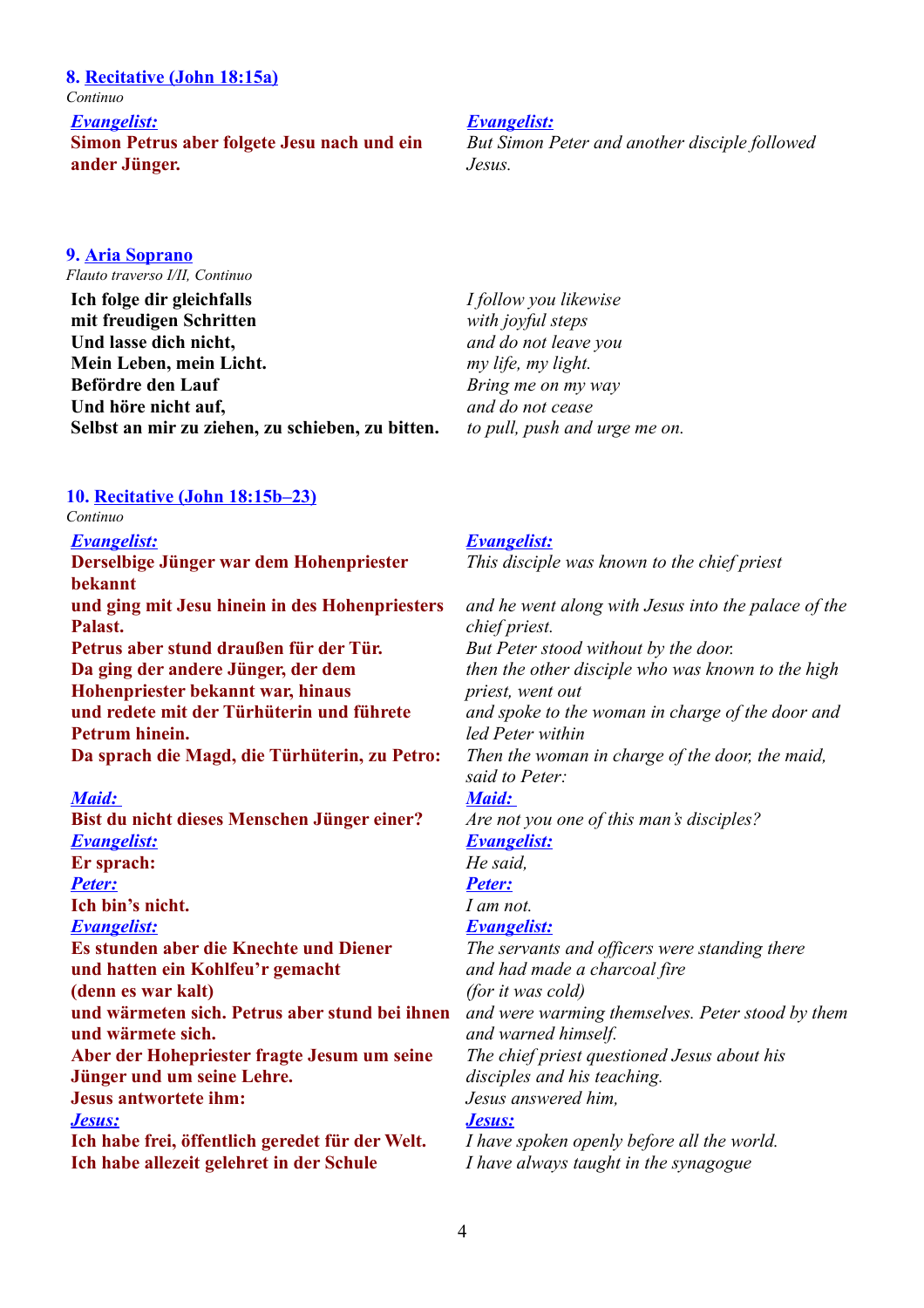**und in dem Tempel, da alle Jüden zusammenkommen, und habe nichts im Verborgnen geredt. Was fragest du mich darum? Frage die darum, die gehöret haben, was ich zu ihnen geredet habe! Siehe, dieselbigen wissen, was ich gesaget habe.** *Evangelist:* **Als er aber solches redete, gab der Diener einer, die dabeistunden, Jesu einen Backenstreich und sprach:** *Servant:* **Solltest du dem Hohenpriester also antworten?** *Evangelist:* **Jesus aber antwortete:** *Jesus:* **Hab ich übel geredt, so beweise es, dass es böse sei, hab ich aber recht geredt, was schlägest du mich?** 

*and in the temple where all the Jews gather together and have spoken nothing in secret. Why therefore do you question me Question those who have heard about what I have spoken to them! See, they themselves know what I have said Evangelist: As he spoke in this way, one of servants who was standing by, struck Jesus with his hand and said, Servant: Should you reply to the chief priests in this way? Evangelist: Jesus answered: Jesus: If I have spoken badly, then show what was wrong. But if I have spoken rightly,* 

#### **11. Chorale**

*Paul Gerhardt, verse 3 and 4 of "O Welt, sieh hier dein Leben" Flauto traverso I/II e Oboe I/II e Violino col Soprano, Violino II coll'Alto, Viola col Tenore, Continuo*

**Wer hat dich so geschlagen, Mein Heil, und dich mit Plagen So übel zugericht'? Du bist ja nicht ein Sünder Wie wir und unsre Kinder, Von Missetaten weißt du nicht.**

**Ich, ich und meine Sünden, Die sich wie Körnlein finden Des Sandes an dem Meer, Die haben dir erreget Das Elend, das dich schläget, Und das betrübte Marterheer.**

*Who has struck you in this way, my saviour, and with torments treated you so badly? You are indeed not a sinner as we and our children are, of wrongdoing you know nothing.*

*why do you strike me?*

*I, I, and my sins, that are as many as grains of sand by the sea have provoked for you the misery that has struck you and the host of troubles and torment.*

#### **12a. Recitative (John 18:24–27; Matthew 26:75)** *Continuo*

#### *Evangelist:*

**Und Hannas sandte ihn gebunden zu dem Hohenpriester Kaiphas. Simon Petrus stund und wärmete sich, da sprachen sie zu ihm:** 

#### *Evangelist:*

*And Annas sent him bound to the chief priest Caiphas. As Simon Peter stood and warmed himself, they said to him* 

#### *12b. Chorus*

*Flauto traverso I/II e Oboe I e Violino I col Soprano, Oboe II e Violino II coll'Alto, Viola col Tenore, Continuo* **Bist du nicht seiner Jünger einer?** *Aren't you one of his disciples?*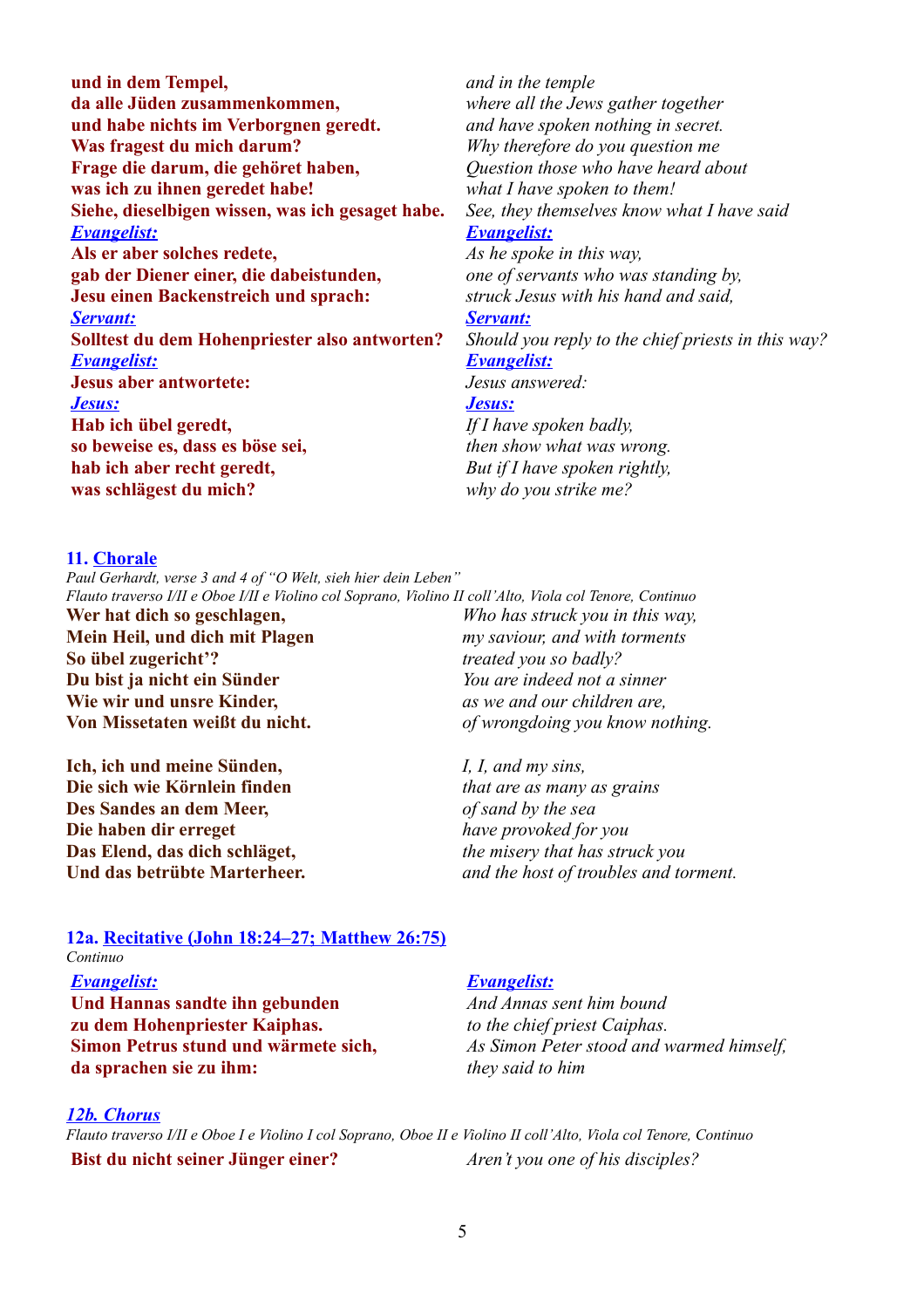# **12c. Recitative** *Continuo Evangelist:* **Er leugnete aber und sprach:** *Peter:* **Ich bin's nicht.** *Evangelist:* **Spricht des Hohenpriesters Knecht' einer, ein Gefreundter des, dem Petrus das Ohr abgehauen hatte:** *Servant:* **Sahe ich dich nicht im Garten bei ihm?** *Evangelist:* **Da verleugnete Petrus abermal, und alsobald krähete der Hahn. Da gedachte Petrus an die Worte Jesu und ging hinaus und weinete bitterlich.**

# *Evangelist:*

*But he denied it and said: Peter: I am not. Evangelist: One of the chief priest's servants, a relative of the man whose ear Peter had cut off, said Servant: Did I not see you in the garden with him? Evangelist: Then Peter denied it again, and once the cock crew. Then Peter thought of Jesus' word and went out and wept bitterly.* 

# **13. Aria Tenor**

*Violino I/II, Viola, Continuo*

**Ach, mein Sinn, Wo willt du endlich hin, Wo soll ich mich erquicken? Bleib ich hier, Oder wünsch ich mir Berg und Hügel auf den Rücken? Bei der Welt ist gar kein Rat, Und im Herzen Stehn die Schmerzen Meiner Missetat, Weil der Knecht den Herrn verleugnet hat.**

*Ah, my soul where will you at last go, where shall I find relief? Should I stay here or should I wish that hills and mountains were behind me? In the world there is no help, and in my heart are the pains of my wrongdoing since the servant has denied the Lord.*

# **14. Chorale**

*Paul Stockmann, verse 10 of "Jesu Leiden, Pein und Tod" Flauto traverso I/II e Oboe I e Violino I col Soprano, Oboe II e Violino II coll'Alto, Viola col Tenore, Continuo*

**Petrus, der nicht denkt zurück, Seinen Gott verneinet, Der doch auf ein' ernsten Blick Bitterlichen weinet. Jesu, blicke mich auch an, Wenn ich nicht will büßen; Wenn ich Böses hab getan, Rühre mein Gewissen!**

*Peter, who does not think back at all, denies his God, but then at a look of reproach weeps bitterly. Jesus, look at me also when I am reluctant to repent; when I have done evil stir up my conscience!*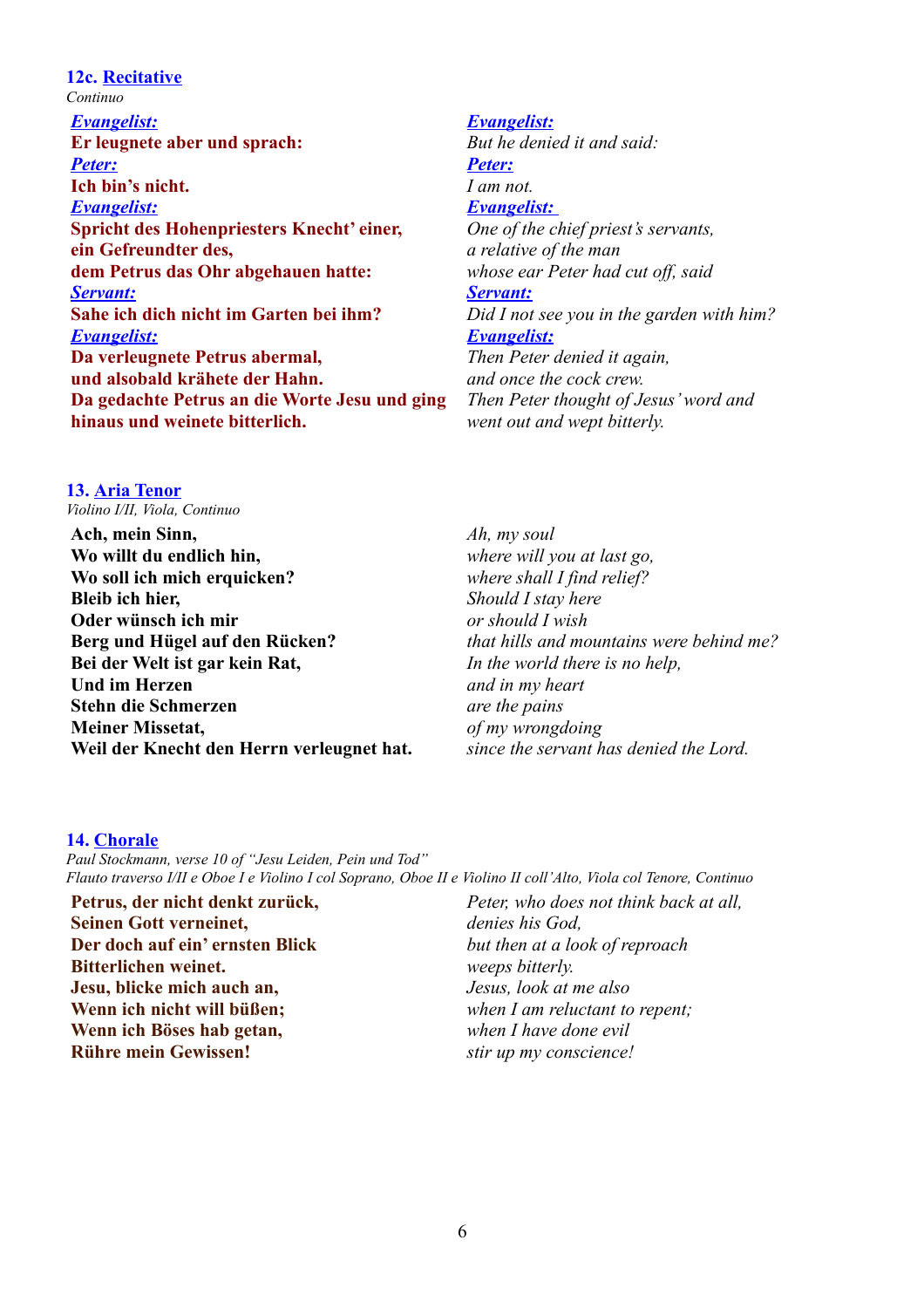# **Second Part**

#### **15. Chorale**

*Michael Weiße, verse 1 of "Christus, der uns selig macht" Flauto traverso I/II e Oboe I e Violino I col Soprano, Oboe II e Violino II coll'Alto, Viola col Tenore, Continuo*

**Christus, der uns selig macht, Kein Bös' hat begangen, Der ward für uns in der Nacht Als ein Dieb gefangen, Geführt für gottlose Leut Und fälschlich verklaget, Verlacht, verhöhnt und verspeit, Wie denn die Schrift saget.**

*Christ, who makes us blessed and has done no wrong, was for us in the night seized like a thief, led before godless people and falsely accused, derided, mocked and spat upon, as the scripture says.*

#### **16a. Recitative (John 18:28–36)** *Continuo*

#### *Evangelist:*

**Da führeten sie Jesum von Kaiphas vor das Richthaus, und es war frühe. Und sie gingen nicht in das Richthaus, auf dass sie nicht unrein würden, sondern Ostern essen möchten. Da ging Pilatus zu ihnen heraus und sprach:** *Pilatus:* **Was bringet ihr für Klage wider diesen Menschen?** *Evangelist:* **Sie antworteten und sprachen zu ihm:**

# *16b. Chorus*

### *Flauto traverso I/II, Oboe I e Violino I, Oboe e Violino II, Viola, Continuo*

**Wäre dieser nicht ein Übeltäter, wir hätten dir ihn nicht überantwortet.** 

**16c. Recitative** *Continuo Evangelist:* **Da sprach Pilatus zu ihnen:** *Pilatus:* **So nehmet ihr ihn hin und richtet ihn nach eurem Gesetze!** *Evangelist:* **Da sprachen die Jüden zu ihm:**

# **16d. Chorus**

*Flauto traverso I/II e Violino I, Oboe I, Oboe II e Violino II, Viola, Continuo* **Wir dürfen niemand töten.** *We are not allowed to put anyone to death.*

# *Evangelist:*

*Then they led Jesus from Caiphas to the hall of judgement, and it was early. And they did not go into the hall of judgement so that they would not become defiled but would be able to eat the Passover meal. Then Pilate came out to them and said: Pilate:*

*What accusation do you bring against this man ?* 

# *Evangelist:*

*They replied and said to him:*

*If this man were not a criminal,* 

*we would not have brought him before you.* 

*Evangelist:*

*Then Pilate said to them: Pilate: Then take him away and judge him according to your law! Evangelist: Then the Jews said to him:*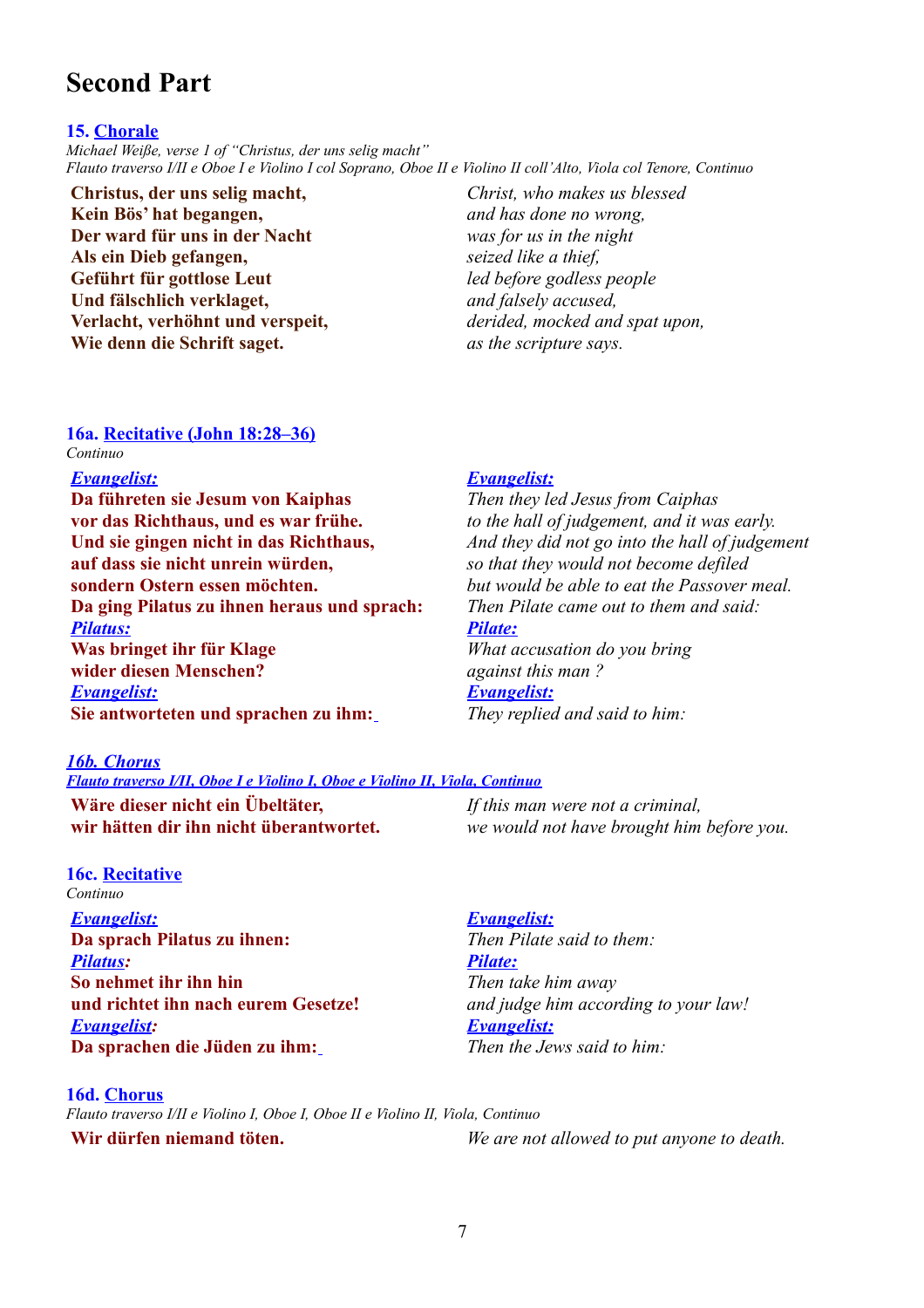# **16e. Recitative**

*Continuo*

# *Evangelist:*

**Auf dass erfüllet würde das Wort Jesu, welches er sagte, da er deutete, welches Todes er sterben würde. Da ging Pilatus wieder hinein in das Richthaus und rief Jesu und sprach zu ihm:** *Pilatus:* **Bist du der Jüden König?** *Evangelist:* **Jesus antwortete:** *Jesus:* **Redest du das von dir selbst, oder haben's dir andere von mir gesagte** *Evangelist:* **Pilatus antwortete:** *Pilatus:* **Bin ich ein Jüde? Dein Volk und die Hohenpriester haben dich mir überantwortet; was hast du getan?** *Evangelist:* **Jesus antwortete:** *Jesus:* **Mein Reich ist nicht von dieser Welt; wäre mein Reich von dieser Welt, meine Diener würden darob kämpfen, dass ich den Jüden nicht überantwortet würde; aber nun ist mein Reich nicht von dannen.**

#### *Evangelist:*

*In this way was fulfilled the words of Jesus, which he said to indicate by what sort of death he would die. Then Pilate went back into the hall of judgement and called Jesus and said to him: Pilate: Are you the king of the Jews Evangelist: Jesus replied: Jesus : Do you say this of yourself, or did others say it to you about me? Evangelist: Pilate answered: Pilate: Am I a Jew? Your people and the chief priests have handed you over to me. What have you done? Evangelist: Jesus answered: Jesus : My kingdom is not of this world;*

*if my kingdom were of this world then my servants would fight so that I should not be handed over to the Jews; but now my kingdom is not from here.*

# **17. Chorale**

*Johann Heermann, verse 8 and 9 of "Herzliebster Jesu, was hast du verbrochen" Flauto traverso I/II e Oboe I e Violino I col Soprano, Oboe II e Violino II coll'Alto, Viola col Tenore, Continuo*

**Ach großer König, groß zu allen Zeiten, Wie kann ich gnugsam diese Treu ausbreiten? Keins Menschen Herze mag indes ausdenken, Was dir zu schenken.**

**Ich kann's mit meinen Sinnen nicht erreichen, Womit doch dein Erbarmen zu vergleichen. Wie kann ich dir denn deine Liebestaten Im Werk erstatten?** 

**18a. Recitative (John 18:37–19:1)** *Continuo Evangelist:* **Da sprach Pilatus zu ihm:**

*Ah, great king, great in all ages, How can I make my faithfulness in any way adequate? No human heart can conceive what gift is fit to offer you.*

*My mind cannot imagine what can be compared to your mercy. How then can I match your loving deeds by anything I do ?*

# *Evangelist: Then Pilate said to him,*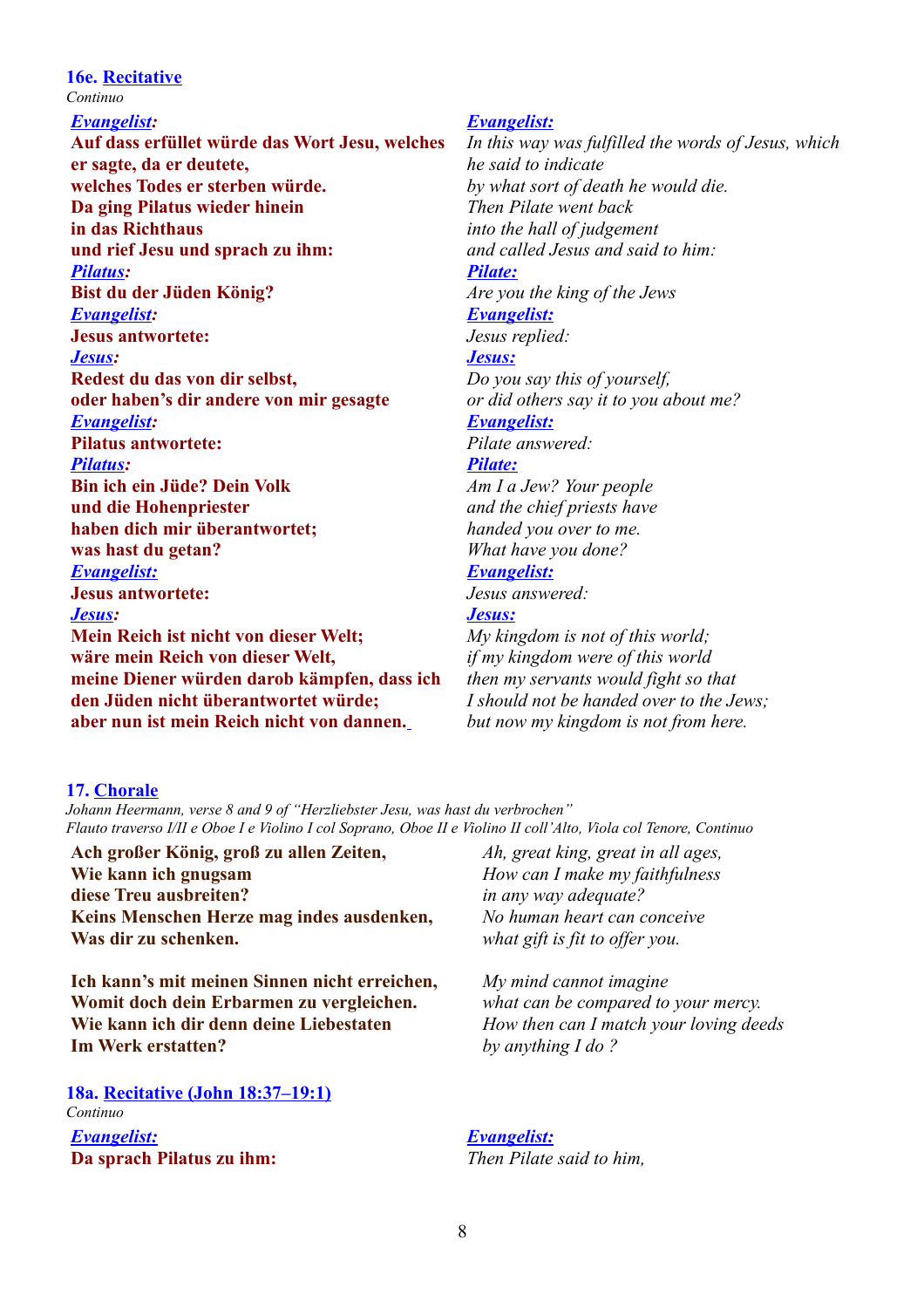*Pilatus:* **So bist du dennoch ein König?** *Evangelist:* **Jesus antwortete:**  *Jesus :* **Du sagst's, ich bin ein König. Ich bin dazu geboren und in die Welt kommen, dass ich die Wahrheit zeugen soll. Wer aus der Wahrheit ist, der höret meine Stimme.|** *Evangelist:* **Spricht Pilatus zu ihm:** *Pilatus:* **Was ist Wahrheit?**  *Evangelist* **: Und da er das gesaget, ging er wieder hinaus zu den Jüden und spricht zu ihnen:** *Pilatus:* **Ich finde keine Schuld an ihm.**

**Ihr habt aber eine Gewohnheit, dass ich euch einen losgebe; wollt ihr nun, dass ich euch der Jüden König losgebe?** *Evangelist:* **Da schrieen sie wieder allesamt und sprachen:**

 *Pilate* **:** *So you are then a King? Evangelist***:** *Jesus answered: Jesus***:**  *You say it, I am a king. For this I was born and came into the world, so that I should testify to the truth. Anyone who is of the truth hears my voice. Evangelist***:** *Pilate said to him Pilate: What is truth? Evangelist***:** *And when he said this, he went back out to the Jews and said to them: Pilate***:** *I find no fault in him. But you have a custom, that I release one prisoner to you; do you wish then that I should release to you*

*the king of the Jews? Evangelist:*

*They all cried out together and said:*

#### **18b. Chorus**

*Flauto traverso I/II e Oboe I e Violino I, Oboe II col Soprano, Violino II coll'Alto, Viola col Tenore, Continuo* **Nicht diesen, sondern Barrabam!** *Not this man, but Barabbas!*

**18c. Recitative** *Continuo Evangelist:* **Barrabas aber war ein Mörder. Da nahm Pilatus Jesum und geißelte ihn.** 

#### *Evangelist:*

*Now Barrabas was a murderer. Then Pilate took Jesus and scourged him.*

#### **19. Arioso Bass**

*Viola d'amore I O Violino I solo con sordino, Viola d'amore II O Violino II solo con sordino, Liuto O Organo 8va, Organo, Cembalo 8va*

**Betrachte, meine Seel, mit ängstlichem Vergnügen, Mit bittrer Lust und halb beklemmtem Herzen Dein höchstes Gut in Jesu Schmerzen, Wie dir auf Dornen, so ihn stechen, Die Himmelsschlüsselblumen blühn!**

*Consider, my soul, with anxious delight, with bitter pleasure and a heart partly oppressed that your highest good depends on Jesus' sorrow, how for you from the thorns that pierce him heavenly flowers blossom!*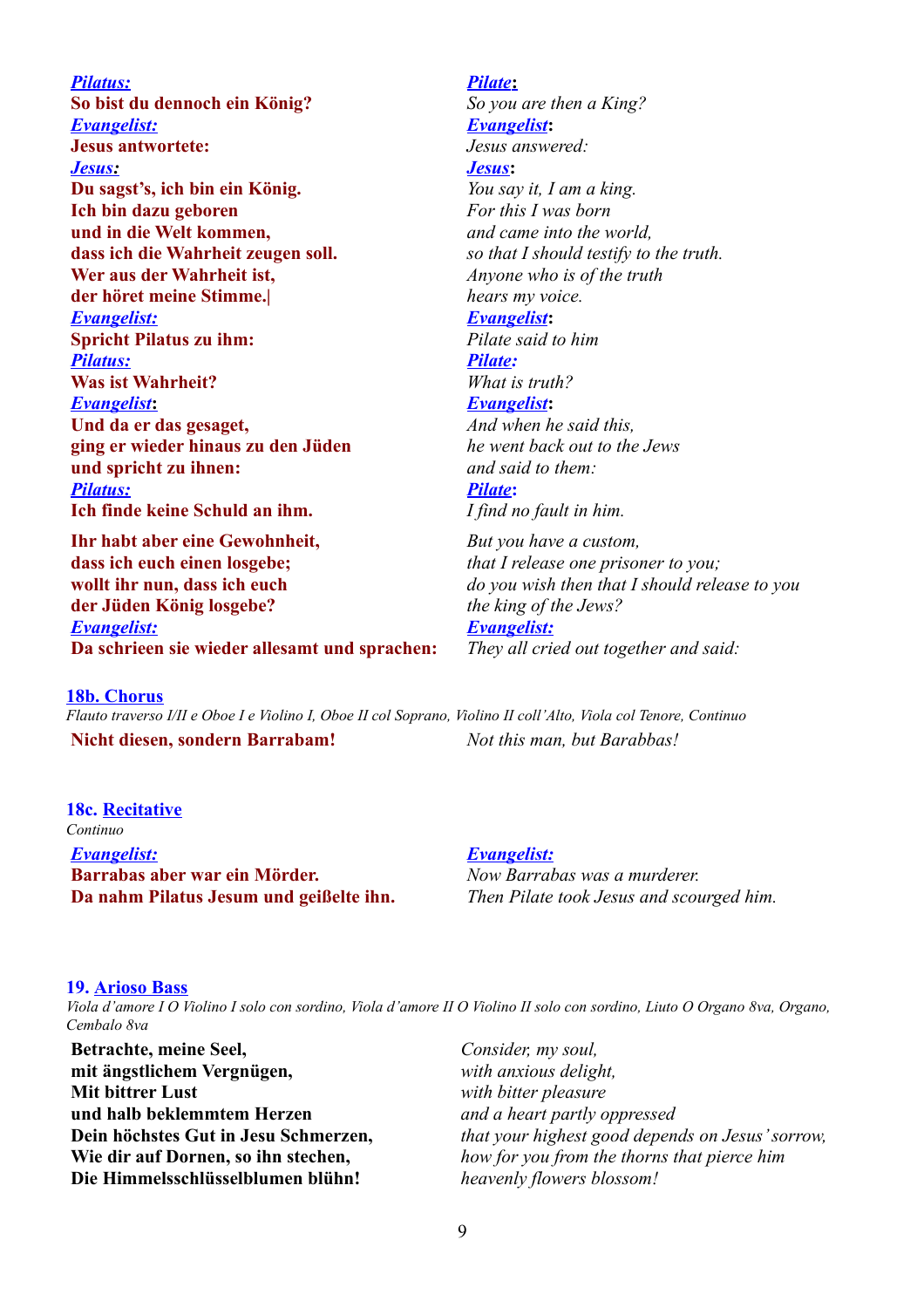*You can gather so much sweet fruit from his wormwood therefore look unceasingly towards him!* 

#### **20. Aria Tenor**

*Viola d'amore I O Violino I solo con sordino, Viola d'amore II O Violino II solo con sordino, Continuo*

**Erwäge, wie sein blutgefärbter Rücken In allen Stücken Dem Himmel gleiche geht, Daran, nachdem die Wasserwogen Von unsrer Sündflut sich verzogen, Der allerschönste Regenbogen Als Gottes Gnadenzeichen steht!**

*Ponder well how his back bloodstained all over is like the sky where after the deluge from our flood of sins has abated there appears the most beautiful rainbow as a sign of God's mercy!*

# **21a. Recitative (John 19:2–12a)**

*Continuo*

# *Evangelist:* **Und die Kriegsknechte flochten eine Krone von Dornen und satzten sie auf sein Haupt und legten ihm ein Purpurkleid an**

**21b. Chorus**

**und sprachen:**

*Flauto traverso I e Oboe I, Flauto traverso II e Oboe II, Violino I/II, Viola, Continuo* **Sei gegrüßet, lieber Jüdenkönig!** *Hail to you, king of the Jews!*

#### **21c. Recitative** *Continuo*

*Evangelist:* **Und gaben ihm Backenstreiche. Da ging Pilatus wieder heraus und sprach zu ihnen:** *Pilatus:* **Sehet, ich führe ihn heraus zu euch, dass ihr erkennet, dass ich keine Schuld an ihm finde.** *Evangelist:* **Also ging Jesus heraus und trug eine Dornenkrone und Purpurkleid. Und er sprach zu ihnen:** *Pilatus:* **Sehet, welch ein Mensch!** *Evangelist:* **Da ihn die Hohenpriester und die Diener sahen, schrieen sie und sprachen:**

# *Evangelist:*

*And the soldiers wove a crown of thorns and placed it on his head and put a purple robe on him and said:* 

# *Evangelist:*

*And they gave him blows with their hands. Then Pilate came out again and said to them: Pilate: Look, I bring him out to you so that you can know that I find no fault in him Evangelist: And so Jesus came out and wore a crown of thorns and a purple robe. And he said to them: Pilate: Look, this is the man! Evangelist: When the chief priests and the officers saw him, they cried out and said:*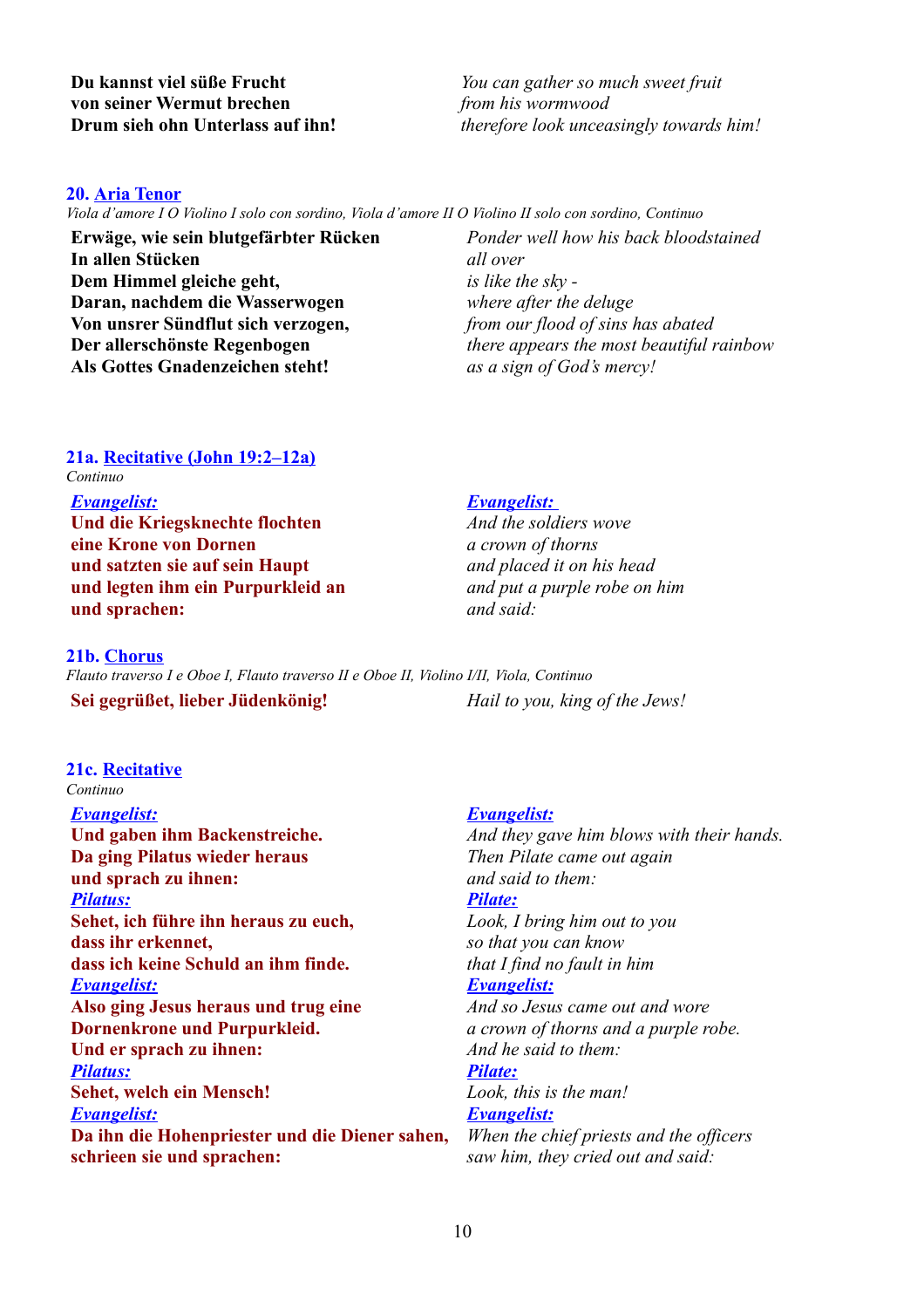#### **21e. Recitative**

*Continuo Evangelist:* **Pilatus sprach zu ihnen:** *Pilatus:* **Nehmet ihr ihn hin und kreuziget ihn; denn ich finde keine Schuld an ihm!** *Evangelist:* **Die Jüden antworteten ihm:**

# **21f. Chorus**

*Continuo*

**Wir haben ein Gesetz, und nach dem Gesetz soll er sterben; denn er hat sich selbst zu Gottes Sohn gemacht.** 

# **21g. Recitative**

*Continuo*

*Evangelist: Da Pilatus das Wort hörete,*  **fürchtet' er sich noch mehr und ging wieder hinein in das Richthaus und spricht zu Jesu:** *Pilatus:* **Von wannen bist du?**  *Evangelist* **: Aber Jesus gab ihm keine Antwort. Da sprach Pilatus zu ihm:**  *Pilatus* **: Redest du nicht mit mir ? Weißest du nicht, dass ich Macht habe, dich zu kreuzigen, und Macht habe, dich loszugehen ?** *Evangelist:* **Jesus antwortete:**  *Jesus :* **Du hättest keine Macht über mich, wenn sie dir nicht wäre von oben herab gegeben;** *if it were not given to you from above:* **darum, der mich dir überantwortet hat, der hat's größ're Sünde.** *Evangelist:* **Von dem an trachtete Pilatus, wie er ihn losließe.**

# *Evangelist:*

*Pilate said to them: Pilate: Take him and crucify him; for I find no fault in him! Evangelist: The Jews answered him:*

*We have a law and according to the law he should die because he made himself the son of God.*

### *Evangelist: When Pilate heard what they said,*

*he was even more afraid and went back to the hall of judgment and said to Jesus: Pilate***:** *Where do you come from? Evangelist***:** *But Jesus gave him no answer. Then Pilate said to him: Pilate***:**  *You won't speak to me? Do you not know that I have the power to crucify you, and I have the power to set you free? Evangelist***:** *Jesus replied: Jesus***:** *You would have no power over me therefore the one who handed me over to you has the greater guilt Evangelist***:** *And from then on Pilate endeavoured*

*to set him free.*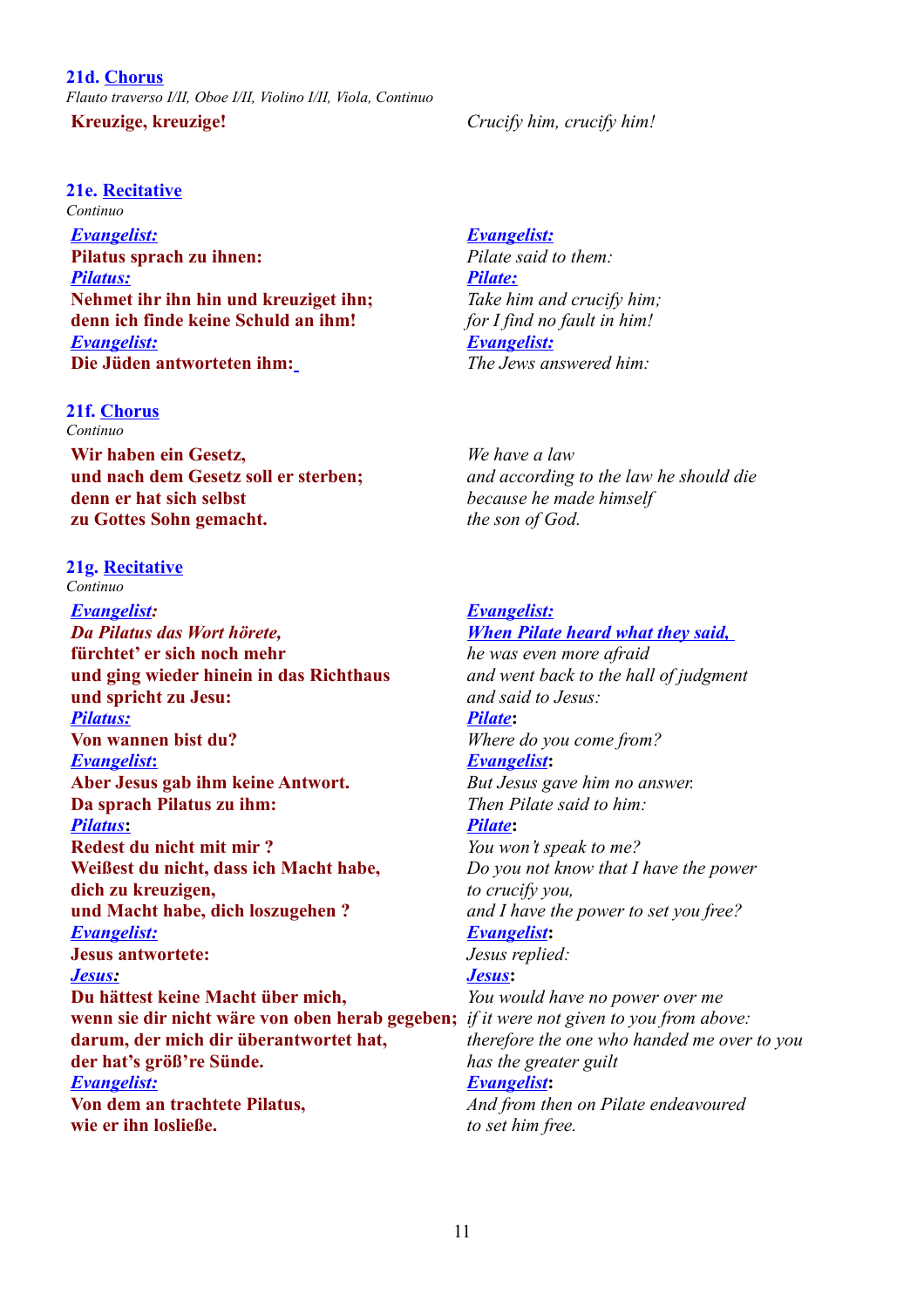#### **22. Chorale**

*Text of an aria from C. H. Postel, Johannes-Passion, ca. 1700, to the chorale melody of J. H. Schein, "Mach's mit mir, Gott, nach deiner Güt"*

*Flauto traverso I/II e Oboe I/II e Violino I col Soprano, Violino II coll'Alto, Viola col Tenore, Continuo*

**Durch dein Gefängnis, Gottes Sohn, Muß uns die Freiheit kommen; Dein Kerker ist der Gnadenthron, Die Freistatt aller Frommen; Denn gingst du nicht die Knechtschaft ein, Müßt unsre Knechtschaft ewig sein.**

*Through your imprisonment, Son of God, must our freedom come. Your prison is the throne of grace, the refuge of all believers. If you had not accepted slavery, our slavery would have been eternal.*

**23a. Recitative (John 19:12b–17)** *Continuo Evangelist:* **Die Jüden aber schrieen und sprachen:**

*Evangelist: But the Jews cried out and said:*

# *23b. Chorus*

*Oboe e Violino I col Soprano, Oboe d'amore e Violino II coll'Alto, Flauto traverso I/II in octava e Viola col Tenore, Continuo*

**Lässest du diesen los, so bist du des Kaisers Freund nicht; denn wer sich zum Könige machet, der ist wider den Kaiser.**

*If you release this man, then you are not Caesar's friend; for anyone who makes himself king is against Caesar.*

#### **23c. Recitative** *Continuo*

*Evangelist:*

**Da Pilatus das Wort hörete, führete er Jesum heraus und satzte sich auf den Richtstuhl, an der Stätte, die da heißet: Hochpflaster, auf Ebräisch aber: Gabbatha. Es war aber der Rüsttag in Ostern um die sechste Stunde, und er spricht zu den Jüden:** *Pilatus***: Sehet, das ist euer König!** *Evangelist***: Sie schrieen aber:**

#### *Evangelist:*

*When Pilate heard what they said, he led Jesus out and sat in the judgment seat at the place which is called the Pavement, or in Hebrew:Gabbatha It was the day of preparation for the passover, about the sixth hour, and he said to the Jews: Pilate***:** *Look, this is your king! Evangelist***:** *But they cried out:*

#### *23d. Chorus*

*Violino I/II, Viola, Oboe col Soprano, Oboe d'amore coll'Alto, Flauto traverso I/II in octava col Tenore, Continuo* **Weg, weg mit dem, kreuzige ihn!** *Away with him, away with him, crucify him!*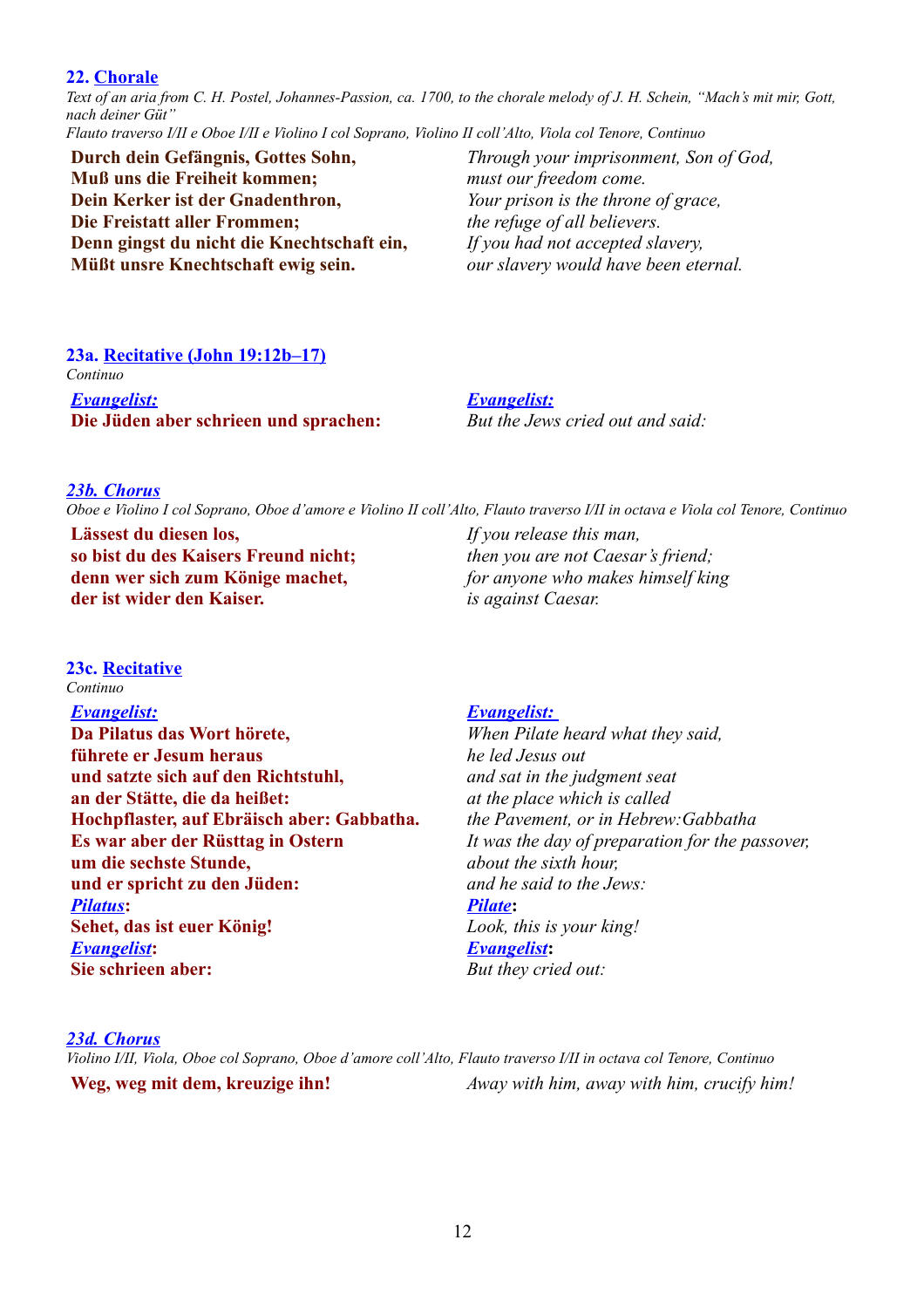**23e. Recitative** *Continuo Evangelist:* **Spricht Pilatus zu ihnen:** *Pilatus:* **Soll ich euren König kreuzigen?** *Evangelist:* **Die Hohenpriester antworteten:**

#### *Evangelist:*

*Pilate said to them: Pilate: Shall I crucify your king? Evangelist: The chief priests answered:*

## *23f. Chorus*

*Flauto traverso I/II, Oboe e Violino I, Oboe d'amore e Violino II, Viola, Continuo* **Wir haben keinen König denn den Kaiser.** *We have no king but Caesar.*

# **23g. Recitative**

*Continuo*

*Evangelist:*

**Da überantwortete er ihn, dass er gekreuziget würde. Sie nahmen aber Jesum und führeten ihn hin. Und er trug sein Kreuz und ging hinaus zur Stätte, die da heißet Schädelstätt, welche heißet auf Ebräisch: Golgatha.**

#### *Evangelist:*

*Then he handed him over to be crucified They took Jesus and led him away. And he carried his cross and went to the place which is called the place of the skull, that is in Hebrew: Golgatha*

# **24. Aria Bass and Chorus**

*Violino I/II, Viola, Continuo*

**Eilt, ihr angefochtnen Seelen, Geht aus euren Marterhöhlen, Eilt—***Wohin?***—nach Golgatha! Nehmet an des Glaubens Flügel, Flieht—***Wohin?***—zum Kreuzeshügel, Eure Wohlfahrt blüht allda!**

*Hurry, you tormented souls, leave your dens of torment, Hurry—*Where to?*—to Golgotha! Take the wings of faith, Fly—*Where to?*— to the hill of the cross, there your salvation flourishes!*

#### **25a. Recitative (John 19:18–22)** *Continuo*

#### *Evangelist:*

**Allda kreuzigten sie ihn, und mit ihm zween andere zu beiden Seiten, Jesum aber mitten inne. Pilatus aber schrieb eine Überschrift und satzte sie auf das Kreuz, und war geschrieben: "Jesus von Nazareth, der Jüden König". Diese Überschrift lasen viel Jüden, denn die Stätte war nahe bei der Stadt,** 

#### *Evangelist:*

*There they crucified him and with him two others, one on either side. with Jesus the middle. And Pilate wrote a title and placed it on the cross, And there was written:*  "*Jesus of Nazareth, king of the Jews". Many Jews read this title for the place was near the city*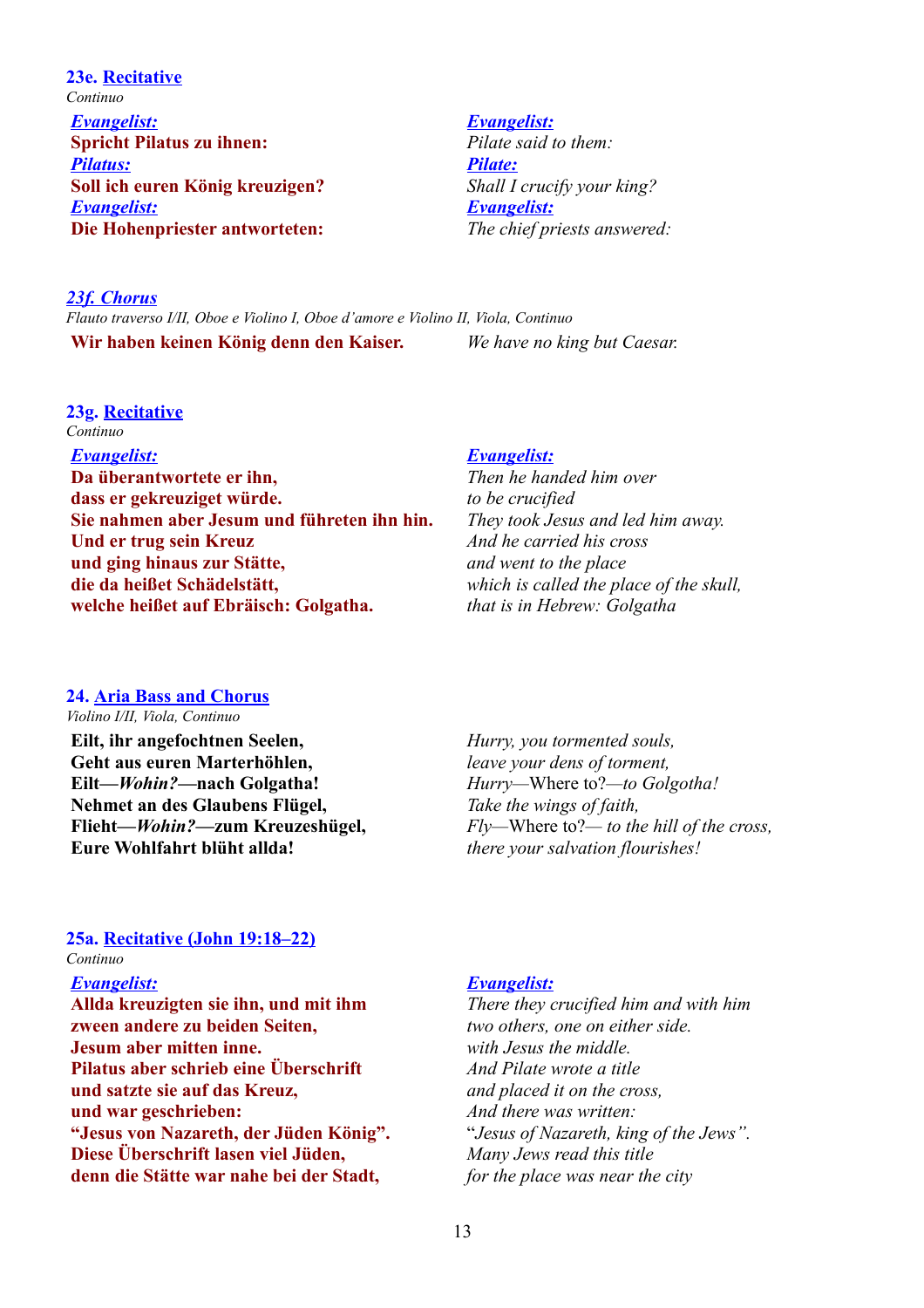**da Jesus gekreuziget ist. Und es war geschrieben auf ebräische, griechische und lateinische Sprache. Da sprachen die Hohenpriester der Jüden zu Pilato:**

*where Jesus was crucified . And it was written in Hebrew, Greek and Latin. Then the chief priests said to Pilate:*

# *25b. Chorus*

*Flauto traverso I e Oboe I, Flauto traverso II e Oboe II, Violino I/II, Viola, Continuo*

**Schreibe nicht: der Jüden König, sondern dass er gesaget habe: Ich bin der Jüden König.**

#### **25c. Recitative** *Continuo*

*Evangelist:* **Pilatus antwortet:** *Pilatus:* **Was ich geschrieben habe, das habe ich geschrieben.**

*Do not write: the king of the Jews, but that he said: I am the king of the Jews.*

### *Evangelist:*

*Pilate replied: Pilate: What I have written, I have written.*

### **26. Chorale**

*Valerius Herberger, verse 3 of "Valet will ich dir geben" Flauto traverso I/II e Oboe I/II e Violino I col Soprano, Violino II coll'Alto, Viola col Tenore, Continuo*

**In meines Herzens Grunde Dein Nam und Kreuz allein Funkelt all Zeit und Stunde, Drauf kann ich fröhlich sein. Erschein mir in dem Bilde Zu Trost in meiner Not, Wie du, Herr Christ, so milde Dich hast geblut' zu Tod!**

*In the depths of my heart your name and cross alone shine at every moment making me able to rejoice. Let me see the image to console me in my distress of how you, Lord Christ, so patiently shed your blood in death!*

# **27a. Recitative (John 19:23)–27a)**

*Continuo*

#### *Evangelist:*

**Die Kriegsknechte aber, da sie Jesum gekreuziget hatten, nahmen seine Kleider und machten vier Teile, einem jeglichen Kriegesknechte sein Teil, dazu auch den Rock. Der Rock aber war ungenähet, von oben an gewürket durch und durch. Da sprachen sie untereinander:**

# *Evangelist:*

*Then the soldiers, when they had crucified Jesus, took his clothes and made four parts, a part to each soldier, there was also his coat. His coat was seamless, woven from the top throughout. They said to each other:*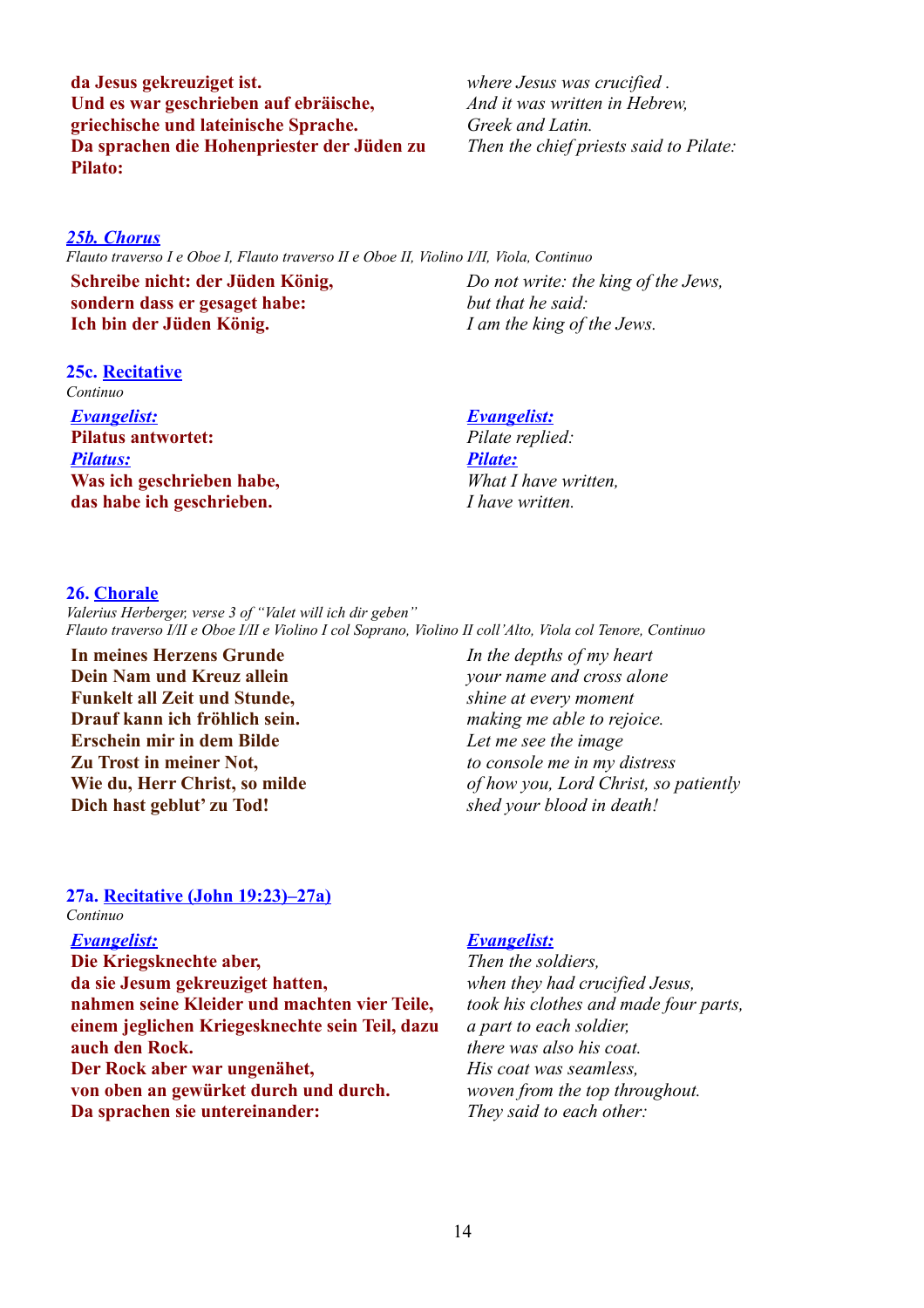*Flauto traverso I/II, Oboe I e Violino I, Oboe d'amore e Violino II, Viola, Continuo*

**Lasset uns den nicht zerteilen, sondern darum losen, wes er sein soll.** *Let us not tear it, but cast lots whose it should be* 

# **27c. Recitative**

*Continuo*

*Evangelist:* **Auf dass erfüllet würde die Schrift, die da saget: Sie haben meine Kleider unter sich geteilet und haben über meinen Rock das Los geworfen, Solches taten die Kriegesknechte. Es stund aber bei dem Kreuze Jesu seine Mutter und seiner Mutter Schwester, Maria, Kleophas Weib, und Maria Magdalena. Da nun Jesus seine Mutter sahe und den Jünger dabei stehen, den er lieb hatte, spricht er zu seiner Mutter:** *Jesus:* **Weib, siehe, das ist dein Sohn!** *Evangelist:* **Darnach spricht er zu dem Jünger:** *Jesus:* **Siehe, das ist deine Mutter!**

# *Evangelist:*

*In this way the Scripture was fulfilled, where it is said: they have divided my clothing among them and they have cast lots for my coat, this is what the soldiers did There stood by Jesus's cross his mother and his mother's sister, Mary, Cleophas' wife, and Mary Magdalene. When Jesus saw his mother and the disciple that he loved standing next to her, he said to his mother: Jesus: Woman, look, this is your son! Evangelist: Then he said to the disciple*

# *28. Chorale*

*Paul Stockmann, verse 20 of "Jesu Leiden, Pein und Tod" Flauto traverso I/II e Oboe I/II e Violino I col Soprano, Violino II coll'Alto, Viola col Tenore, Continuo*

**Er nahm alles wohl in acht In der letzten Stunde, Seine Mutter noch bedacht, Setzt ihr ein' Vormunde. O Mensch, mache Richtigkeit, Gott und Menschen liebe, Stirb darauf ohn alles Leid, Und dich nicht betrübe!**

*He thought carefully of everything in his last hour, he was concerned for his mother, chose someone to look after her. O man, act justly, love God and mankind, then you can die without sorrow and need not grieve!*

*Look, this is your mother!*

# **29. Recitative (John 19:27b–30a)**

*Continuo*

*Evangelist:* **Und von Stund an nahm sie der Jünger zu sich. Darnach, als Jesus wusste, dass schon alles vollbracht war, dass die Schrift erfüllet würde, spricht er:**

# *Evangelist:*

 *Jesus :*

*And from that hour the disciple took her to himself Then as Jesus knew that all had been accomplished so the scripture might be fulfilled, he said,*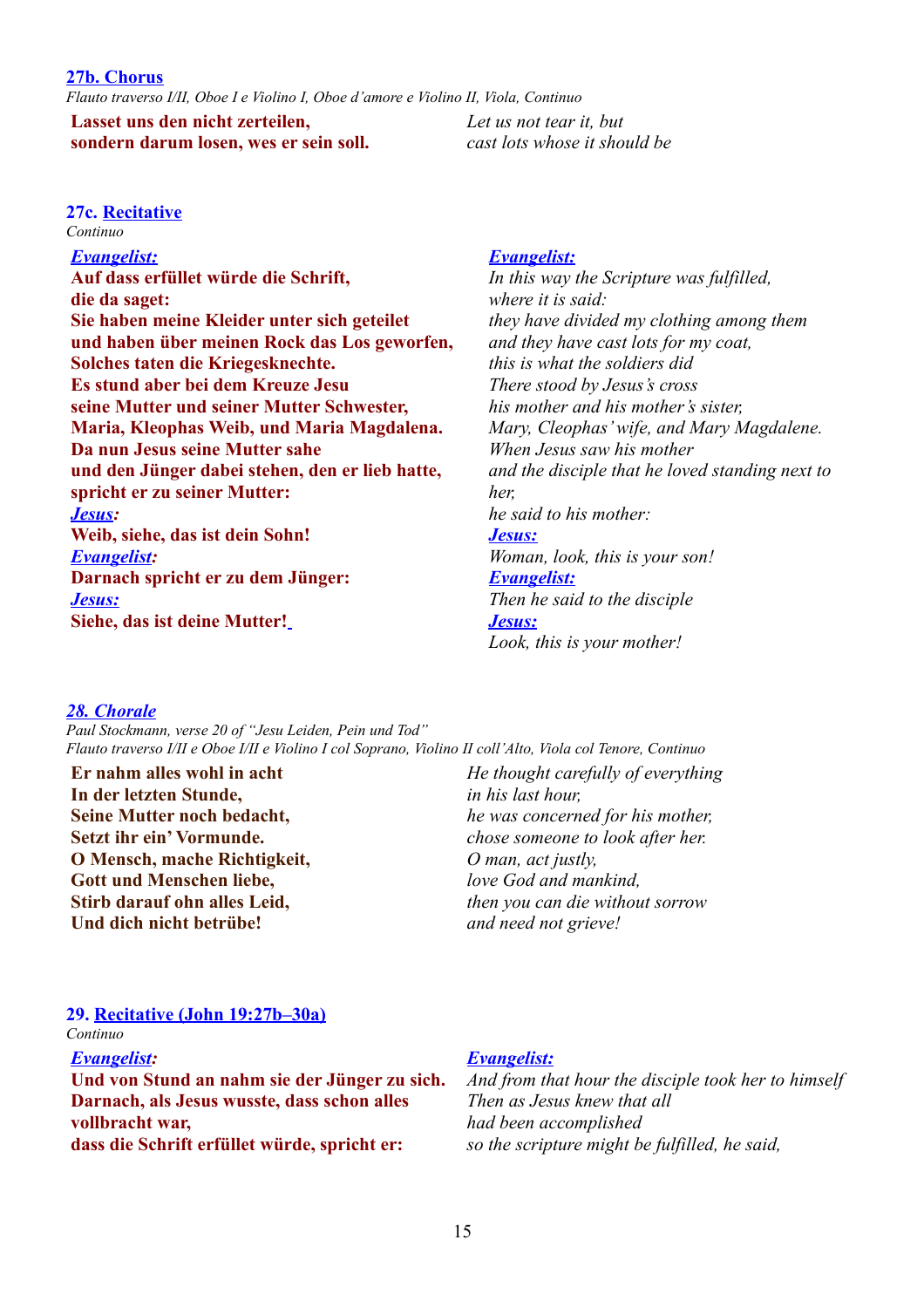*Jesus:* **Mich dürstet!** *Evangelist***: Da stund ein Gefäße voll Essigs. Sie fülleten aber einen Schwamm mit Essig und legten ihn um einen Isopen, und hielten es ihm dar zum Munde. Da nun Jesus den Essig genommen hatte, sprach er:** *Jesus:* **Es ist vollbracht!**

# *Jesus***:** *I thirst! Evangelist***:**

*There was a jar of vinegar. They filled a sponge with vinegar and put it on an hyssop and held it up to his mouth. When Jesus had taken the vinegar, he said Jesus***:** *It is accomplished!*

### **30. Aria Alto**

*Violino I/II, Viola, Viola da gamba sola, Continuo*

**Es ist vollbracht! O Trost vor die gekränkten Seelen! Die Trauernacht Läßt nun die letzte Stunde zählen. Der Held aus Juda siegt mit Macht Und schließt den Kampf. Es ist vollbracht!**

*It is accomplished ! What comfort for all suffering souls! The night of sorrow now reaches its final hours. The hero from Judah triumphs in his might and brings the strife to an end. It is accomplished!*

# **31. Recitative (John 19:30b)**

*Continuo Evangelist:* **Und neiget das Haupt und verschied.**

*Evangelist: And he bowed his head and passed away.*

# **32. Aria Bass and Chorale**

*Paul Stockmann, verse 33 of "Jesu Leiden, Pein und Tod" Violino I col Soprano, Violino II coll'Alto, Viola col Tenore, Continuo*

**Mein teurer Heiland, laß dich fragen, da du nunmehr ans Kreuz geschlagen und selbst gesagt: Es ist vollbracht, bin ich vom Sterben frei gemacht? Kann ich durch deine Pein und Sterben das Himmelreich ererben? Ist aller Welt Erlösung da? Du kannst vor Schmerzen zwar nichts sagen; doch neigest du das Haupt und sprichst stillschweigend: ja**

**Jesu, der du warest tot, lebest nun ohn Ende, in der letzten Todesnot nirgend mich hinwende** *My beloved Saviour, let me ask you, since you have now been nailed to the cross and you yourself have said: It is accomplished, have I been set free from death? Through your pain and death can I inherit the kingdom of heaven? Is this the redemption of the whole world? You can indeed not speak for anguish; but you bow your head and silently say: yes!*

*Jesus, you were dead, and now live for ever, in my final agony of death may I turn nowhere else*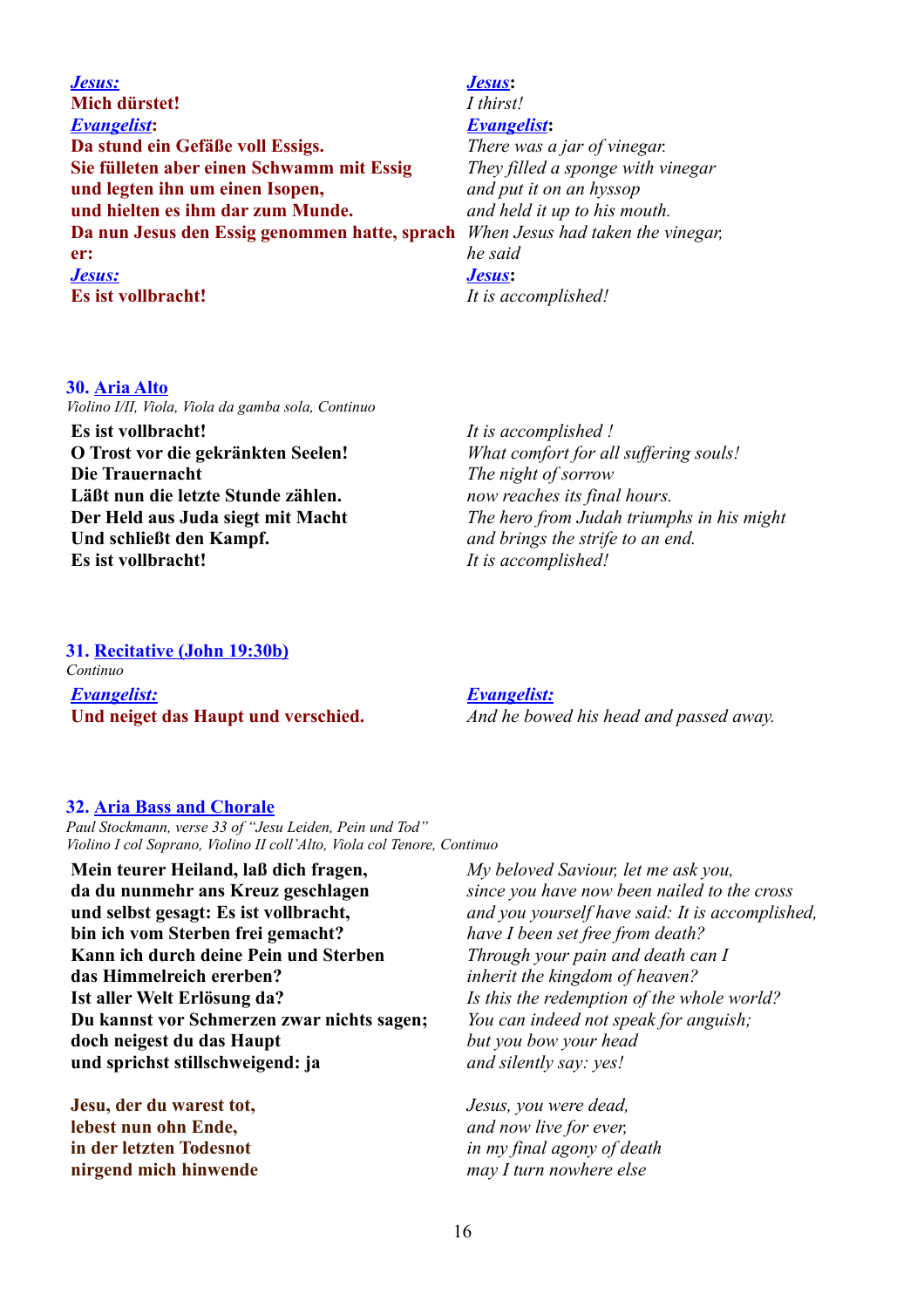**als zu dir, der mich versühnt, O du lieber Herre! Gib mir nur, was du verdient, mehr ich nicht begehre!**

**33. Recitative (Matthew 27:51–52)**

# *Continuo*

*Evangelist:*

**Und siehe da, der Vorhang im Tempel zerriss in zwei Stück von oben an bis unten aus. Und die Erde erbebete, und die Felsen zerrissen, und die Gräber täten sich auf, und stunden auf viel Leiber der Heiligen.** 

# *Evangelist:*

*O my dear Lord,* 

*And see, the curtain in the Temple was torn in two from top to bottom, and the earth shook and the rocks split and the graves opened, and many bodies of saints stood up.* 

*but to you, who have redeemed me,* 

*give me only what you have won,* 

*for more I could not wish !*

#### **34. Arioso Tenor**

*Flauto traverso I/II, Oboe d'amore I/II, Violino I/II, Viola, Continuo*

**Mein Herz, in dem die ganze Welt Bei Jesu Leiden gleichfalls leidet, Die Sonne sich in Trauer kleidet, Der Vorhang reißt, der Fels zerfällt, Die Erde bebt, die Gräber spalten, Weil sie den Schöpfer sehn erkalten, Was willst du deines Ortes tun?**

*My heart, while the whole world suffers as Jesus suffers, the sun is clothed in mourning, the veil is torn, the rocks split, the earth quakes, graves gape open, because they behold the creator grow cold in death, for your part, what will you do?*

# **35. Aria Soprano**

*Flauto traverso solo, Oboe da caccia solo, Continuo*

**Zerfließe, mein Herze, in Fluten der Zähren Dem Höchsten zu Ehren! Erzähle der Welt und dem Himmel die Not: Dein Jesus ist tot!**

*Dissolve, my heart, in floods of tears to honour the Almighty! Tell the world and heaven your distress: your Jesus is dead!*

# **36. Recitative (John 19:31–37)**

### *Continuo*

*Evangelist:* **Die Jüden aber, dieweil es der Rüsttag war, dass nicht die Leichname am Kreuze blieben den Sabbat über (denn desselbigen Sabbats Tag war sehr groß) baten sie Pilatum, ihre Beine gebrochen und sie abgenommen würden. Da kamen die Kriegsknechte und brachen dem ersten die Beine und dem andern, der mit ihm gekreuziget war.**

# *Evangelist:*

*But the Jews, because it was the day of preparation, so that the corpses should not remain on the cross over the sabbath, (for the sabbath day was very solemn) asked Pilate that their legs should be broken and they should be taken away. Then the soldiers came and broke the legs of the first man and the other who were crucified with him.*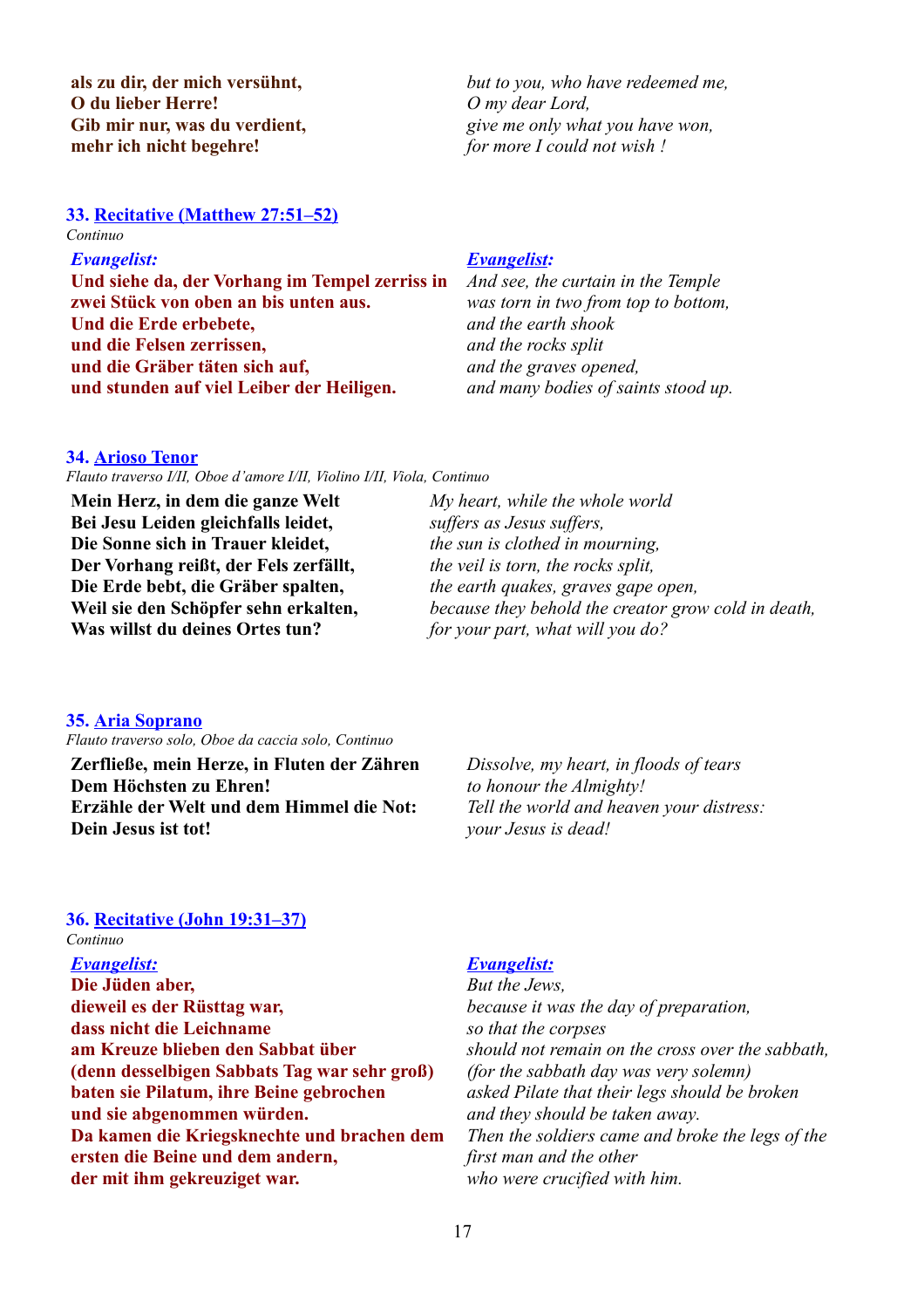**Als sie aber zu Jesu kamen, da sie sahen, dass er** *But when they came to Jesus, they saw that he was*  **schon gestorben war, brachen sie ihm die Beine nicht; sondern der Kriegsknechte einer eröffnete seine Seite mit einem Speer, und alsobald ging Blut und Wasser heraus. Und der das gesehen hat, der hat es bezeuget, und sein Zeugnis ist wahr, und derselbige weiß, dass er die Wahrheit saget, auf dass ihr gläubet. Denn solches ist geschehen, auf dass die Schrift erfüllet würde: "Ihr sollet ihm kein Bein zerbrechen". Und abermal spricht eine andere Schrift: "Sie werden sehen, in welchen sie gestochen haben".**  *already dead, and they did not break his legs; but one of the soldiers opened his side with a spear and at once blood and water came out. and the one who saw it has testified this, and his testimony is true, and he knows that he speaks the truth so that you may believe. This happened so that the Scripture might be fulfilled: "You shall break none of his bones". And elsewhere another scripture says: "They will look on him whom they have pierced".*

#### **37. Chorale**

*Michael Weiße, verse 8 of "Christus, der uns selig macht" Flauto traverso I/II e Oboe I/II e Violino I col Soprano, Violino II coll'Alto, Viola col Tenore, Continuo*

**O hilf, Christe, Gottes Sohn, Durch dein bitter Leiden, Dass wir dir stets untertan All Untugend meiden, Deinen Tod und sein Ursach Fruchtbarlich bedenken, Dafür, wiewohl arm und schwach, Dir Dankopfer schenken!**

*Oh help us, Christ, God's Son, through your bitter suffering, so that always obedient to you we may shun all wrongdoing, amd thinking of your death and its cause we may profit from our reflections and in this way, however poor and inadequate it may be, give you an offering of thanks*

# **38. Recitative (John 19:38–42)**

#### *Continuo*

# *Evangelist:* **Darnach bat Pilatum Joseph von Arimathia, der ein Jünger Jesu war (doch heimlich aus Furcht vor den Jüden), dass er möchte abnehmen den Leichnam Jesu. Und Pilatus erlaubete es. Derowegen kam er und nahm den Leichnam Jesu herab. Es kam aber auch Nikodemus, der vormals bei der Nacht zu Jesu kommen war, und brachte Myrrhen und Aloen untereinander, bei hundert Pfunden. Da nahmen sie den Leichnam Jesu und bunden ihn in Leinen Tücher mit Spezereien, wie die Jüden pflegen zu begraben. Es war aber an der Stätte, da er gekreuziget ward, ein Garten,**

# *Evangelist:*

*Than Joseph of Arimathia, who was a disciple of Jesus, asked Pilate (but secretly from fear of the Jews) to let him take away the body of Jesus. And Pilate allowed him to do so. He came for this purpose and took the body of Jesus away. There came also Nicodemus, who had once come to Jesus by night and brought myrrh and aloes together, about a hundred pounds. Then they took the body of Jesus and bound it in linen clothes with spices, as is the Jews' custom for the burial There was a garden by the place where he was crucified,*